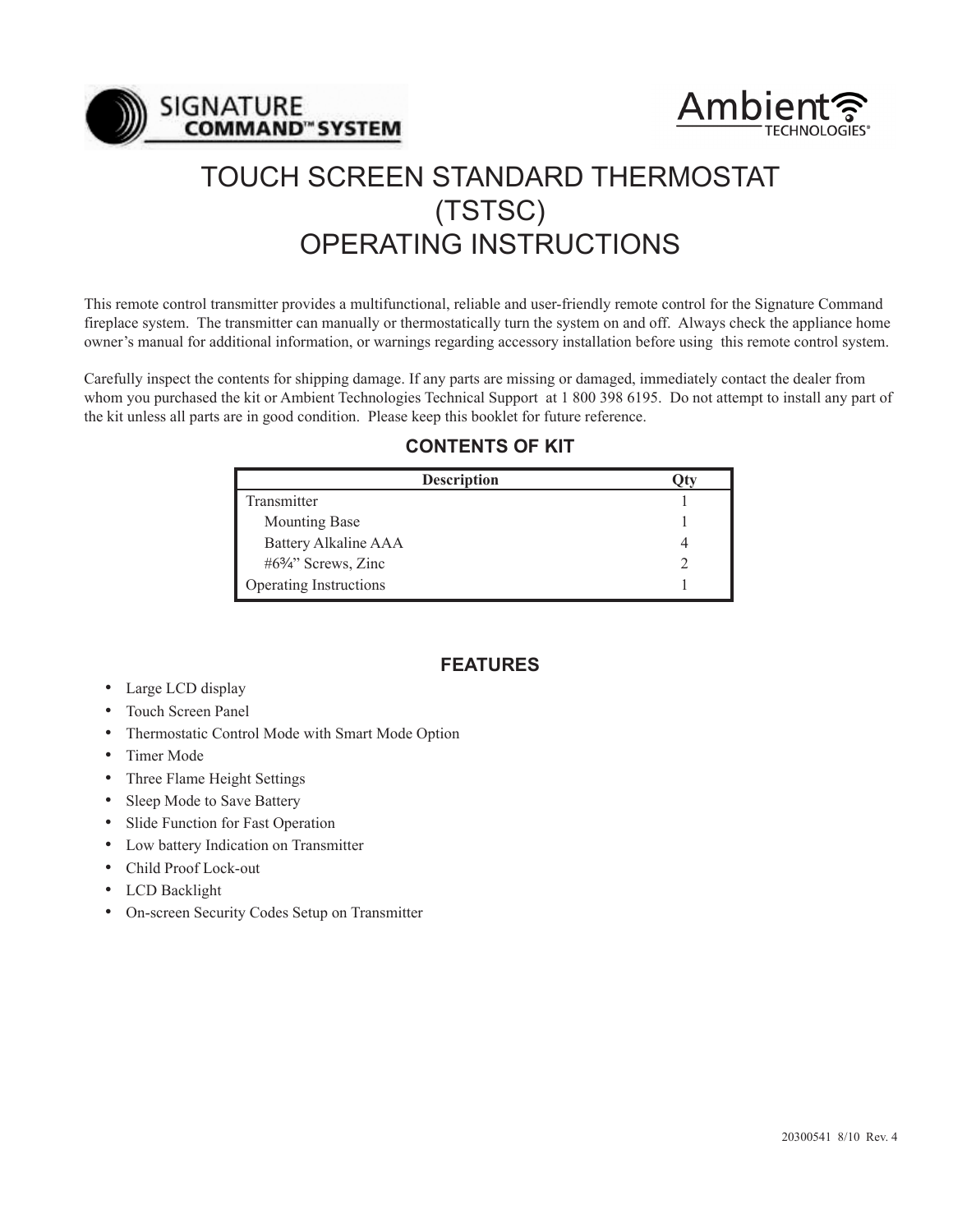# **WARNING Important Safety Information**

- This remote control system should only be used as described in this manual. Any other use is not recommended and will void the warranty.
- Read this manual and the fireplace manual thoroughly prior to installing, programming or operating any remote control.
- This remote control transmitter requires **Four (4)** "AAA" alkaline batteries to work.

**Due to the sensitive temperature monitoring components in the transmitter, it is necessary to allow the transmitter to stabilize to room temperature before accurate room temperatures are displayed. If the transmitter is activated from a severe cold condition, allow 15 minutes for accurate temperature readings to appear on the LCD display.**

**Turn appliance OFF (at the appliance or remote receiver) if you are away from your house for an extended period of time. Never leave anything on top of the surface of the transmitter.**

 $\blacksquare$  Function Areas of the LCD Display

The figure on the right shows the display of the TSTSC LCD.

#### Information Bar

**NOTE**

**WARNING**

WARNING

The information bar shows the room temperature, the "sending signal" radio icon, the low battery indication icon, the child-proof icon, and the flame icon. This area doesn't have touch buttons.

- The room temperature will always be shown after power-up. It displays the room temperature from 40 °F to 99 °F. "Lo" and "HI" will be displayed when the room temperature is lower than 40°F or higher than 99°F, respectively.
- The radio icon will be shown when the transmitter is sending a signal.
- The low battery indication icon will be shown when the battery voltage is low.
- The child-proof icon will be shown when the child-proof mode is activated.
- The flame icon indicates the current flame height Off, Low, Medium and High



Function Areas of the LCD Display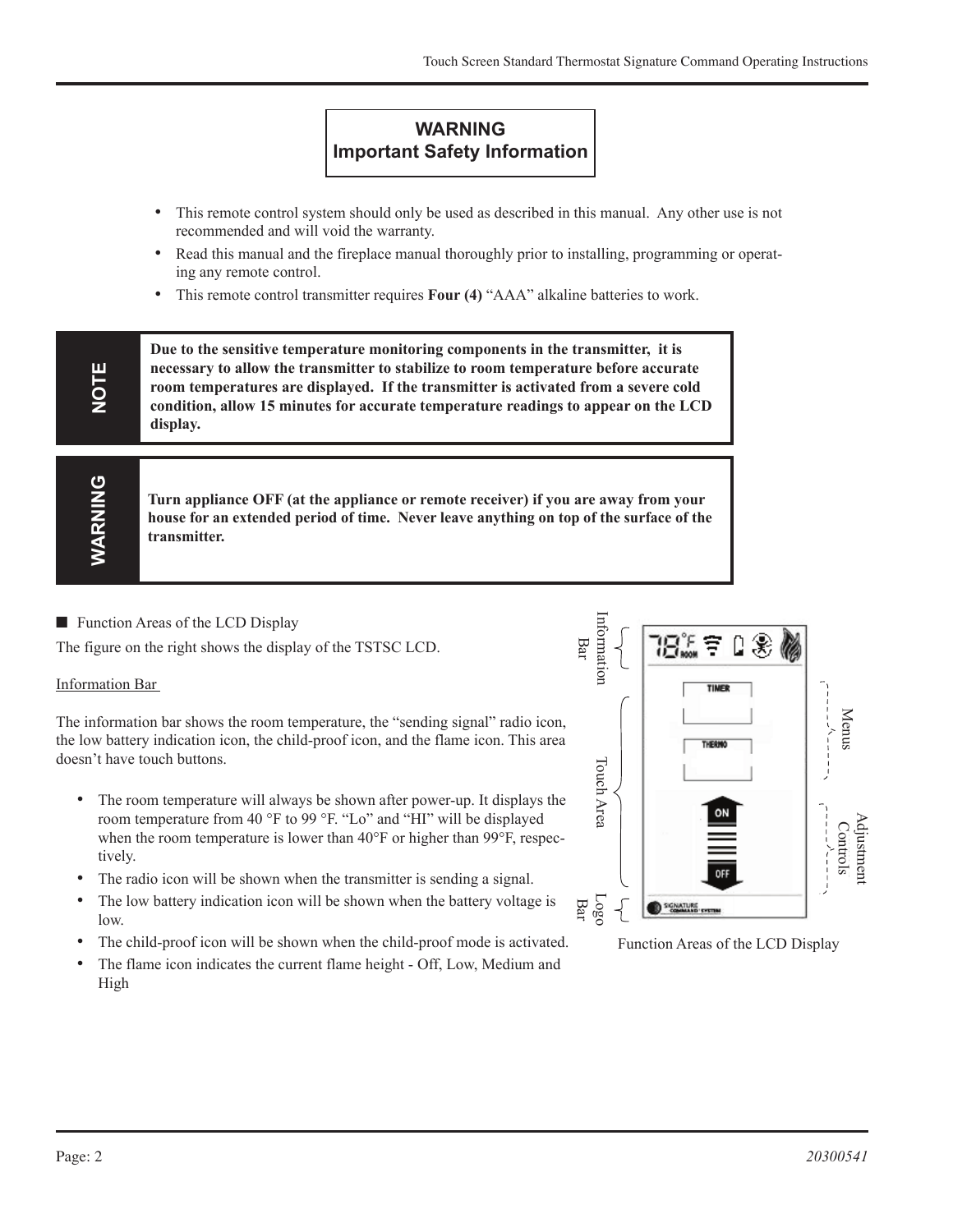#### Touch Area

The touch area contains all touch buttons to control the transmitter. It consists of two categories: menus and adjustment arrows. The blue LED backlight lights up for 8 seconds when any of the touch buttons is pressed.

- The menus include TIMER and THERMO buttons.
- The adjustment arrows include ON/up and OFF/down. Their default function is to turn on/off the flame. When a button from the menu is pressed, the ON/up and OFF/down buttons will temporarily become adjustment controls for the selected item. When the adjustment is done, the ON/up and OFF/down buttons go back to flame controller again.

#### Logo Bar

The Logo Bar contains the brand logo: Signature Command.

 $\blacksquare$  Initialization and Setting up

#### Installing Batteries:

The remote transmitter has two battery compartments, one on each end of the transmitter. **Always change all four (4) batteries at the same time.**

To install batteries,

- 1. Press down the battery door tab and pull out to remove the battery door.
- 2. Install the batteries as indicated inside the battery compartments.
- 3. Close the battery door by snapping in place.
- 4. When all **four** batteries are installed, the transmitter will initialize for 5 seconds and then is ready for use.
- 5. The batteries should be replaced every 12 months or when the low battery icon indicator is displayed.

#### Changing Temperature Unit

When batteries are installed in the transmitter,

- 1. All available icons on the LCD will be turned on then be cleared.
- 2. The LCD will display temperature unit: °F. Use ON ∆ to toggle the units between °F and °C within the first 5 seconds.
- 3. The transmitter enters Manual Mode
- 4. The LCD displays room temperature with the chosen unit.

#### Setting Privacy Code on Transmitter:

The remote transmitter privacy code is preset in factory. In the event of activation or interference from other nearby transmissions, change the code using the following procedures (learn function must be performed after changing the code):

- 1. Press the ON/arrow button and the TIMER button at the same time to enter privacy code setup mode.
- 2. The setup display is shown in the figure. The four digits on the top stand for the privacy code. The default values of the four digits will be all "1".
- 3. The first digit will be flashing upon entering the setup mode. Push the ON button to toggle its value between "0" and "9", and push the "OFF" button to jump to the next digit. The next digit will then start flashing and the first one stops flashing. Set up the four digits to your choice between "0" and  $"9"$ .
- 4. After setting up all the four digits, push "OFF" to finish the process and return to the previous mode.
- 5. The Signature Command control board then needs to re-learn the new setting.



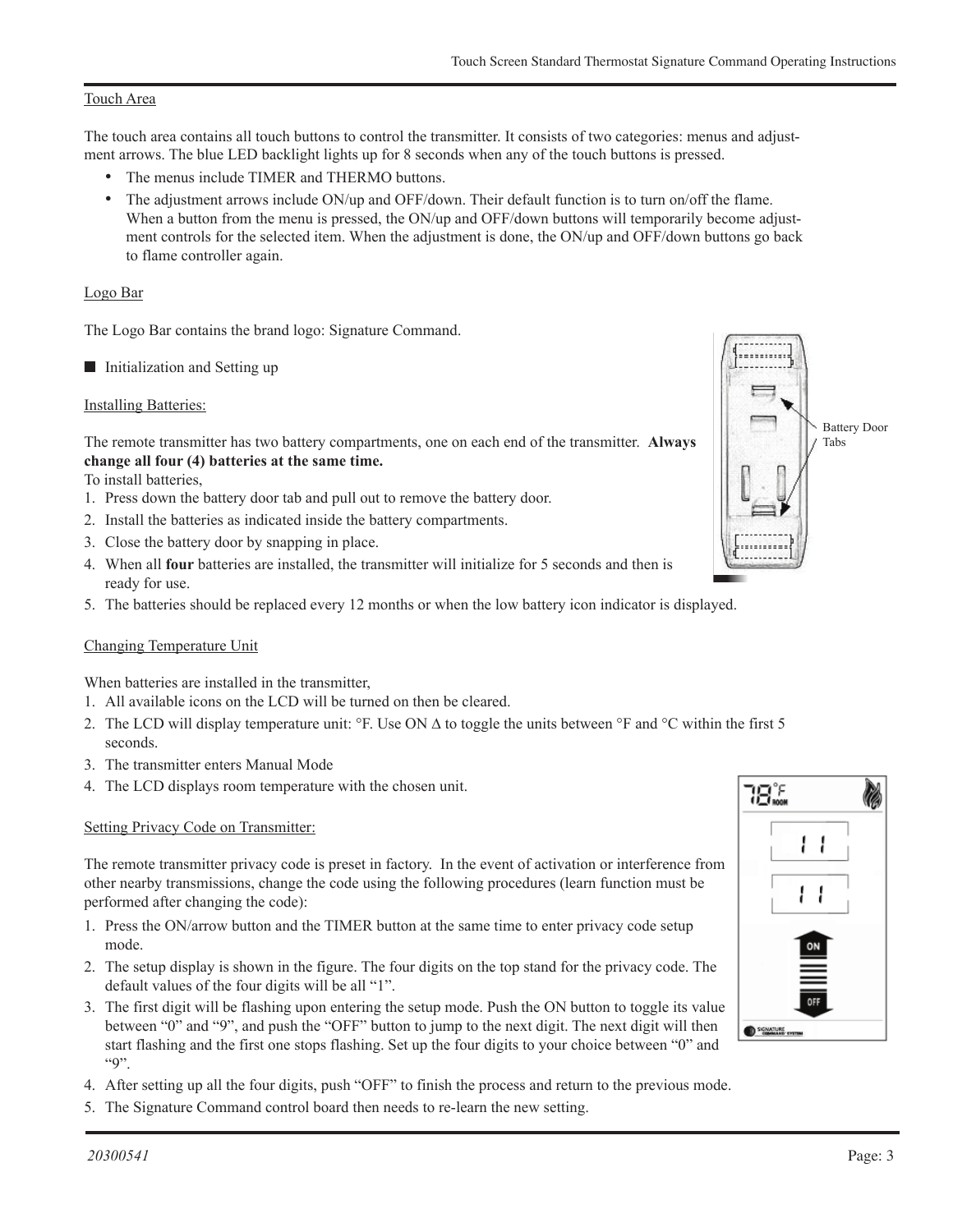# performing Learn Function

- 1. The RF receiver button on the control board in the fireplace must be in the on position before the learn function can begin (refer to figure for location). With the Command Center master switch in the ON position, use paper clip to depress the recessed button on Control Board, one beep for RF receiver ON or two beeps for RF receiver OFF.
- 2. Holding the OFF button on the Command Center while turning on the master switch will activate the learn function for the transmitter.
- 3. After the above operation, two beeps will be given and the green LED on the Command Center will flash for 10 seconds.
- 4. During the 10 seconds, press the OFF button on the transmitter to learn. Another two beeps will be given to confirm a successful learning.



FP2650 **Do not use two (2) or more remote control systems in the same area with the same** command ctr ctrl brd **privacy code setting, as they will communicate with each other. This may cause the appliances to malfunction.**

#### Resetting the transmitter:

**WARNING**

**VARNING** 

If the transmitter is not working properly, reinstall the batteries to reset the transmitter.

- 1. Pull out at least one of the batteries.
- 2. Press any key on the screen to discharge.
- 3. Wait for 10 seconds and reinstall the batteries.

Pushing and holding any key for more than 10 seconds until the display refreshes will also reset the transmitter.

 $\blacksquare$  Functions and Operations

#### General:

The TSTSC Remote Control has four (4) operating modes: Manual, Timer, Thermostatic and Smart Mode. The control system can be set to temperature range between 45° F and 90° F. The flame height can be adjusted in the manual and thermostatic mode. The Smart Mode will automatically adjust flame height according to the difference between Set and Room temperatures.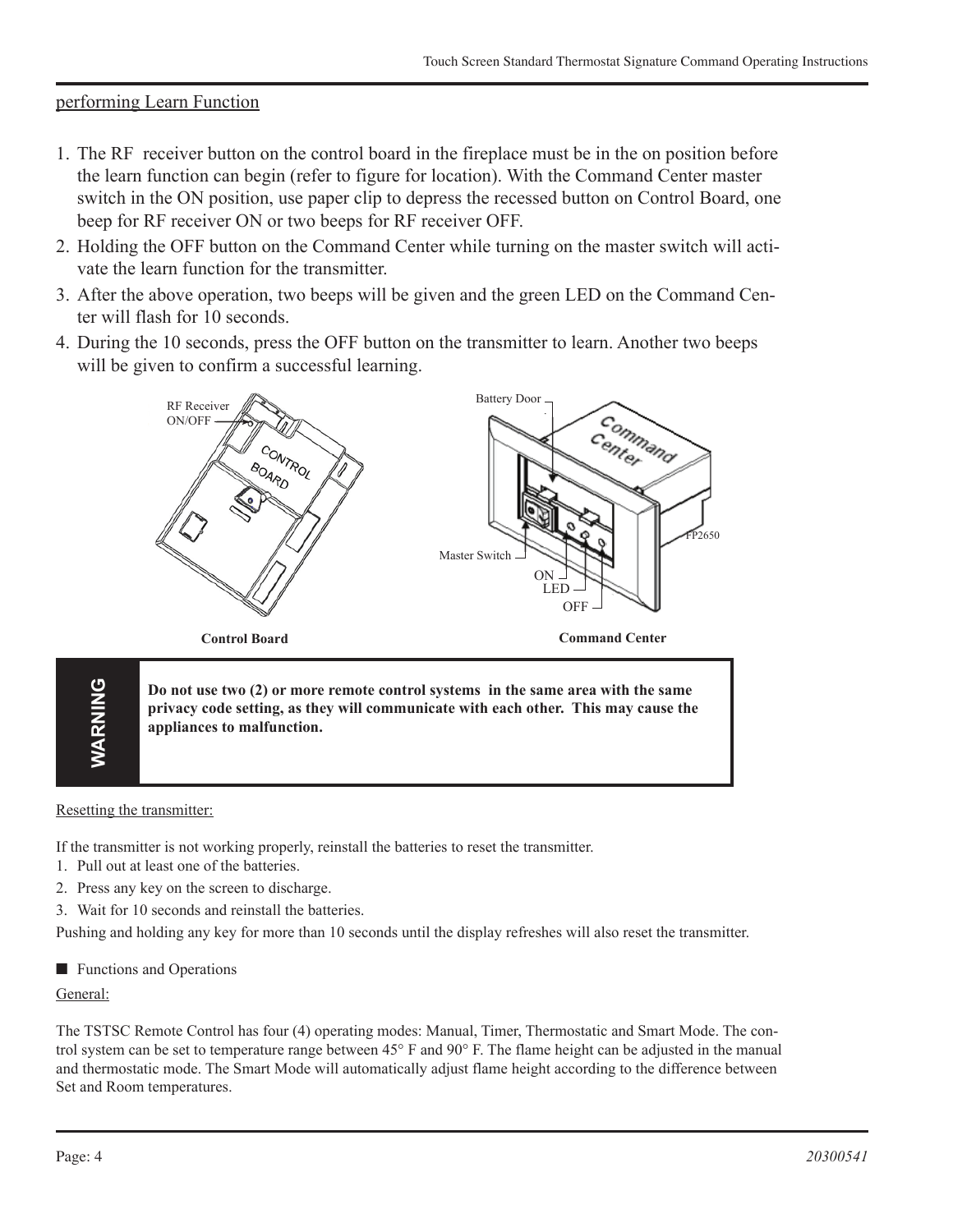The transmitter will operate the remote receiver from 1 foot to a maximum of 30 feet. The distance is reduced when batteries are low.

#### Manual Mode

In this mode, the TIMER/THERMO buttons will only display "TIMER" / "THERMO", without showing the time and the SET temperature. Pressing the ON/up and OFF/down buttons will change the flame height and turn on/off the fireplace if the TIMER/THERMO buttons are not pressed and flashing.

- 1. Press the ON/up button to turn on the fireplace. The flame icon on the LCD displays High.
- 2. Press the OFF/down button to decrease the flame height and turn off the fireplace. When the OFF/ down button is pressed for three times, the flame icon changes form High to Medium, to Low, then to Off.
- 3. If the OFF button is held for more than 3 seconds at any flame height, the fireplace will be turned off and the flame icon disappears.
- 4. Sliding up and down on the arrow buttons can also turn on or turn off the fireplace.
- 5. If the fireplace is shut off using the above methods in 3 and 4, all the settings will be remembered and will be resumed next time the fireplace is turned on (Memory Off).

#### Timer Mode

Press the TIMER button to enter timer mode. The fireplace will stay on for a period of time as specified by the timer and then be shut off by the transmitter when the timer counts down to zero.

- 1. When the TIMER button is pressed, the Set Time appears in the frame of the button and flashes.
- 2. Use ON and OFF arrows to increase or decrease the Set Time in 15 min. increments, between 0:00 to 6:00. Sliding up and down on the arrow buttons will increase or decrease the Set Time in 1 hour increments.
- 3. Push the TIMER button again to confirm the Set Time, the transmitter sends an ON signal to turn on the fireplace.
- 4. The flashing stops and the ON/up and OFF/down buttons become flame height controller again. The flame height will then stay as set up by the ON/up and OFF/down buttons.
- 5. The TIMER button can be used when the transmitter is in Manual Mode or in Thermostat Mode. In both modes, the fireplace will be shut down completely when the timer counts down to zero.
- 6. To exit Timer Mode,
	- a. Push and hold the TIMER button for 3 seconds Or
	- b. Use the OFF/down buttons to decrease the Set Time to zero Or
	- c. Slide down on the arrow buttons to exit TIMER mode and shut off the fireplace.

#### Thermostat Mode

Press the THERMO button to set the transmitter in thermostat mode. The transmitter will automatically turn on the fireplace when the room temperature is below the set temperature and turn off the appliance when the room temperature is above the set temperature within one degree.

- 1. When the THERMO button is pressed, the Set temperature appears in the frame of the button and flashes.
- 2. Use ON and OFF to increase or decrease the Set temperature in 1 degree increments, between 45 degrees and 90 degrees. Sliding up and down on the arrow buttons will increase or decrease the Set Temperature in 10 degree increments.
- 3. Press the THERMO button again to confirm the Set Temperature. The transmitter will send out an On signal or an Off signal depending on the relationship between the Set temperature and the Room temperature.





| 18‰          |  |
|--------------|--|
| <b>TIMER</b> |  |
|              |  |
| ™<br>58°     |  |
|              |  |
|              |  |
| OFF          |  |
| SIGNATURE    |  |

FP2664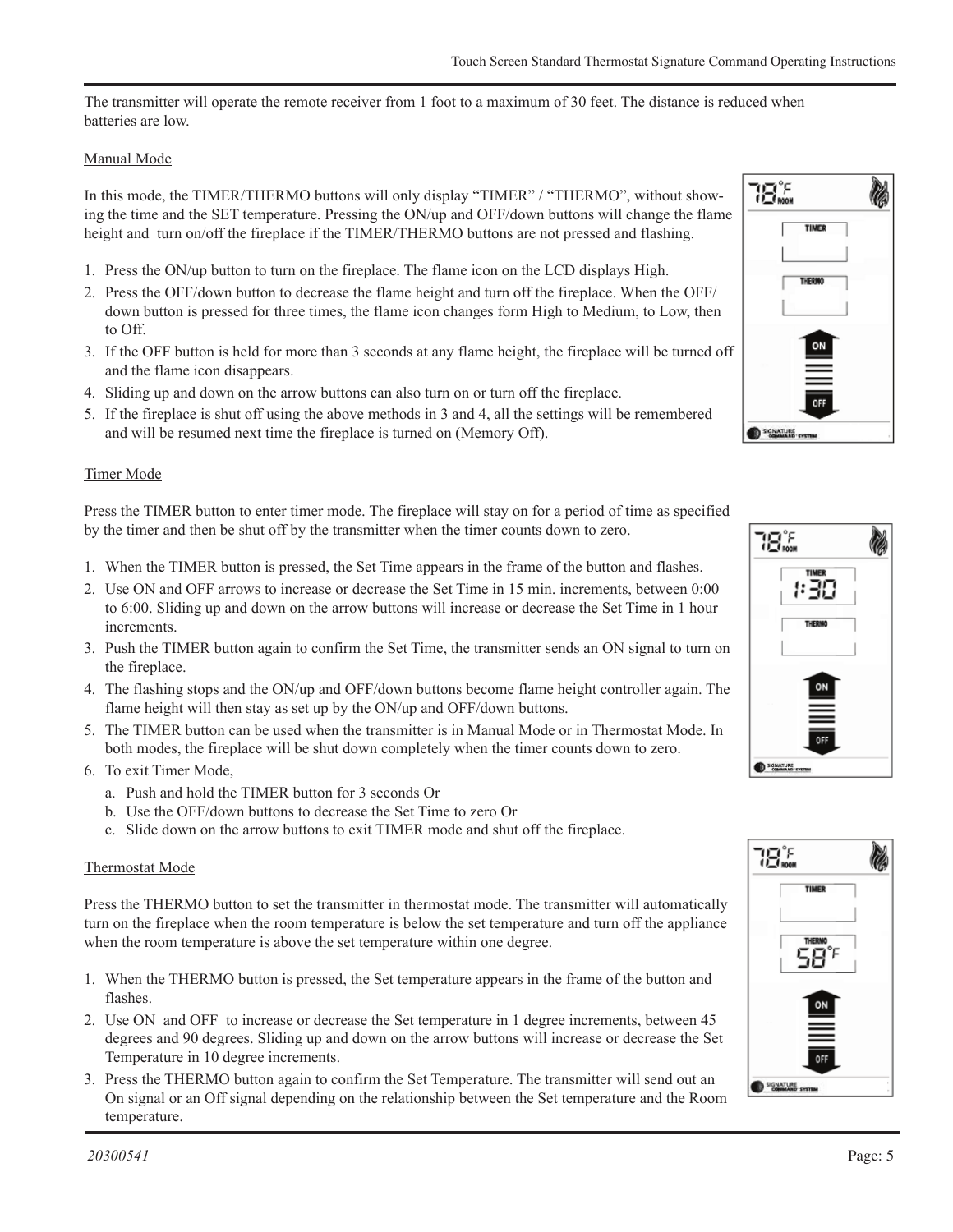- 4. The flashing stops and the ON and OFF buttons become flame controller again.
- 5. To exit Thermostat Mode and shut off the fireplace:
	- a. push and hold the THERMO button for 3 seconds Or
	- b. press the OFF button three times Or
	- b.slide down on the arrow buttons.

# Smart Mode Option for Thermostat Mode

Press and hold the THERMO button and the ON/UP button at the same time for 3 seconds to toggle between Smart Mode and the regular Thermostat Mode. The icon "Smart Mode" will appear under the Set Temperature. The transmitter will automatically adjust the flame height according to the difference between the Set temperature and the Room temperature. There is no manual flame height adjustment.

**NOTE:** there will a 10 second delay for the flame adjustment when the fireplace is turned on.

- 1. When Set Temp. is 3° F or higher than Room Temp., flame height will be on High.
- 2. When Set Temp. is 2° F higher than Room Temp., flame height will be on Medium.
- 3. When Set Temp. is 1° F higher than Room Temp., flame height will be on Low.
- 4. When Set Temp. is equal to Room Temp., flame height does not change (stays on low).
- 5. When Set Temp. is lower than Room Temp., the fireplace will be shut off.
- 6. When Set Temp. is 1° F higher than Room Temp., again the flame height will be on Low.

To exit Smart Mode and shut off the fireplace;

a. push and hold the THERMO button for 3 seconds, Or

b. press the OFF button, Or

c. slide down on the arrow buttons.

To shut off the Smart Mode option and return to regular thermostat mode, press and hold the THERMO button and the ON/UP button at the same time for 3 seconds again.

# Setting up Blank Screen or Constant Display in Idle

There is an option to set up how the LCD displays and functions when the transmitter is in idle. There are two choices:

- 1. A) Mode. When the transmitter is in idle, the icons in the "touch area" (timer, thermostat and ON/OFF) will disappear, as shown in the figure on the left. When any of the touch buttons is pressed, those icons will appear and are ready to operate (default).
- 2. B) Mode. The transmitter always displays all available icons showing current status of timer and thermostat as shown in the figure on the right.

Press TIMER and THERMO buttons at the same time for 3 seconds to toggle between A) and B).

- 1. When the current setting is A), touch any place in the touch area to bring up the icons then press TIMER button and THERMO button at the same time for 3 seconds. The backlight will flash once to indicate that the setting has changed to B).
- 2. When the current setting is B), pressing TIMER button and THERMO button at the same time for 3 seconds will switch to A) Mode. The touch area icons will disappear.



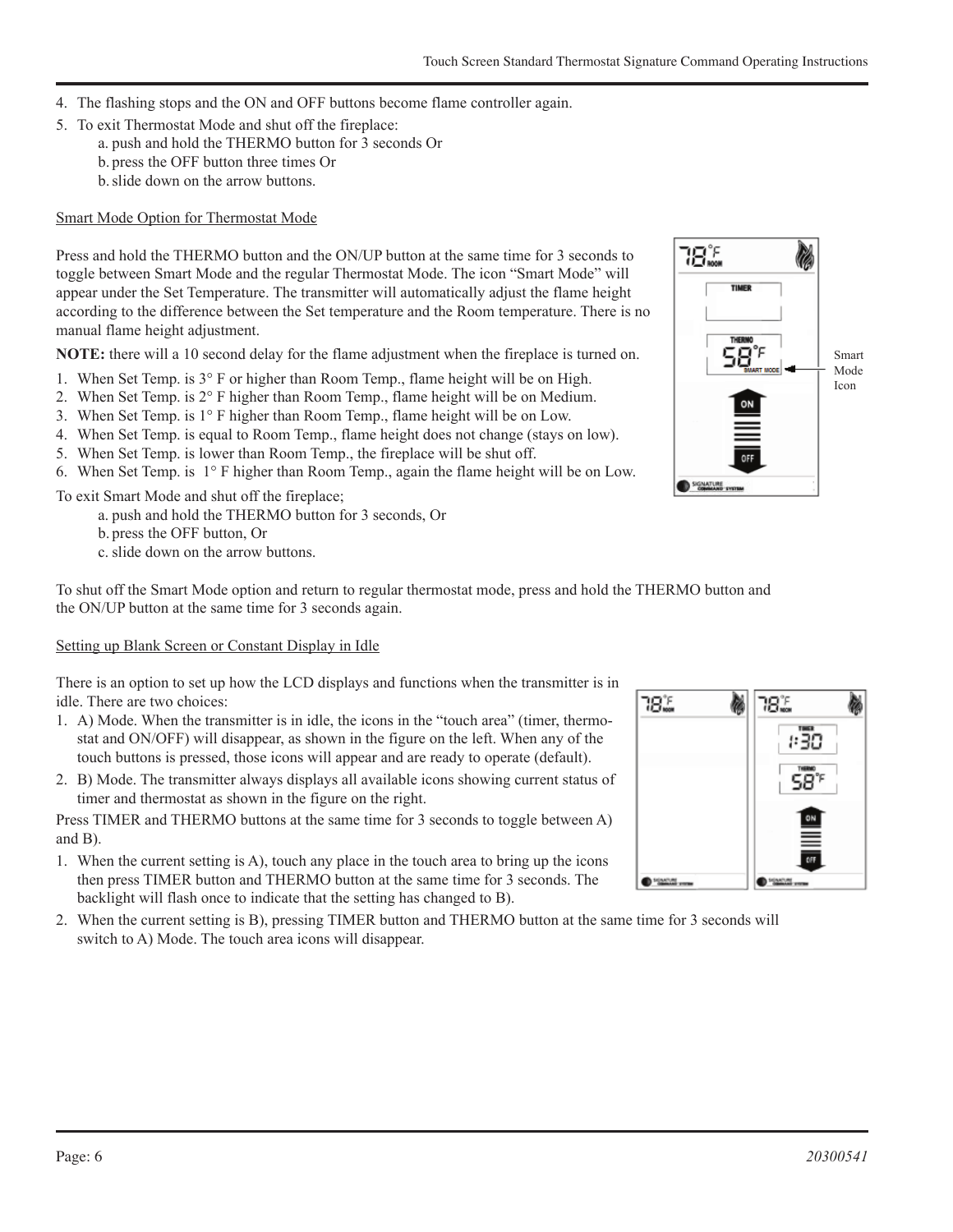## ■ Safety Features

1. Low Battery Detection

When low battery condition occurs, the transmitter will turn off the fireplace.

- A) Battery voltage is checked every one minute. When the battery voltage is low, the LCD displays a low battery icon which will exist in all modes.
- B) The transmitter will not operate with low battery voltage. Change the batteries before the batteries become too weak for normal operations.
- 2. Power On Initialization

After the power-on initialization, the transmitter sends a signal to turn off the fireplace.

3. Thermal Shutdown

When the ambient temperature is more than 99 $\degree$ F, the transmitter will turn off the fireplace. A) The LCD will display "HI".

B) The Transmitter will not function until the room temperature has dropped below 99 degree Fahrenheit.

4. Low Temperature Condition

When the ambient temperature is less than 40 degrees Fahrenheit, the LCD will display "LO", and NO SIG-NAL will be sent to turn on the appliance.

All functions still remain the same for both Manual Mode and Thermostat Mode

5. Child-proof Protection

The child-proof icon will be shown when the child-proof mode is activated by pressing the ON button and the OFF button at the same time for three seconds.

- A) Enter childproof mode by pressing and holding both the ON button and the OFF button simultaneously for 3 seconds. The Childproof indicator will be shown on the LCD.
- B) Deactivate childproof mode by pressing and holding the ON button and the OFF button simultaneously for 3 seconds again. The Childproof indicator disappears on the LCD.
- C) The transmitter cannot be operated in childproof mode.

# n **Using the Mounting Base**

The transmitter comes with a mounting base which allows you to hang the transmitter on the wall.

- 1. Secure the mounting base on the wall with supplied screws. For best viewing angle, make it the same height as your eyes.
- 2. Hang the transmitter on the hook of the mounting base, then push down so the transmitter is flush to the mounting base.

| <b>Symptom</b>                        | <b>Causes</b>                       | Action                                     |
|---------------------------------------|-------------------------------------|--------------------------------------------|
| 1. Battery icon on LCD on transmitter | 1. Low Battery                      | 1. Replace batteries. Change batteries     |
|                                       |                                     | every 6 months.                            |
| 2. LCD display is blank               |                                     | 2. Check battery installation or replace   |
|                                       |                                     | batteries.                                 |
| 3. LCD display shows "funny" display  |                                     | 3. Reset the transmitter (see "Resetting") |
|                                       |                                     | the Transmitter" section).                 |
| 4. Appliance does not come on         | 2. The transmitter did not match    | 1. Make sure the transmitter has           |
|                                       | with the receiver                   | learned to the receiver.                   |
|                                       | 3. Transmitter measures temp-       | 1. Move transmitter to a cooler place      |
|                                       | erature exceeding 99 degrees        | and wait until temperature drops           |
|                                       | Fahrenheit and shows "HI" on        | below 99 degrees.                          |
|                                       | LCD.                                |                                            |
|                                       | 4. Distance between the transmitter | 1. Make sure the opening distance is       |
|                                       | and receiver is more than 30 feet   | less than 30 feet.                         |

### TROUBLESHOOTING



low battery